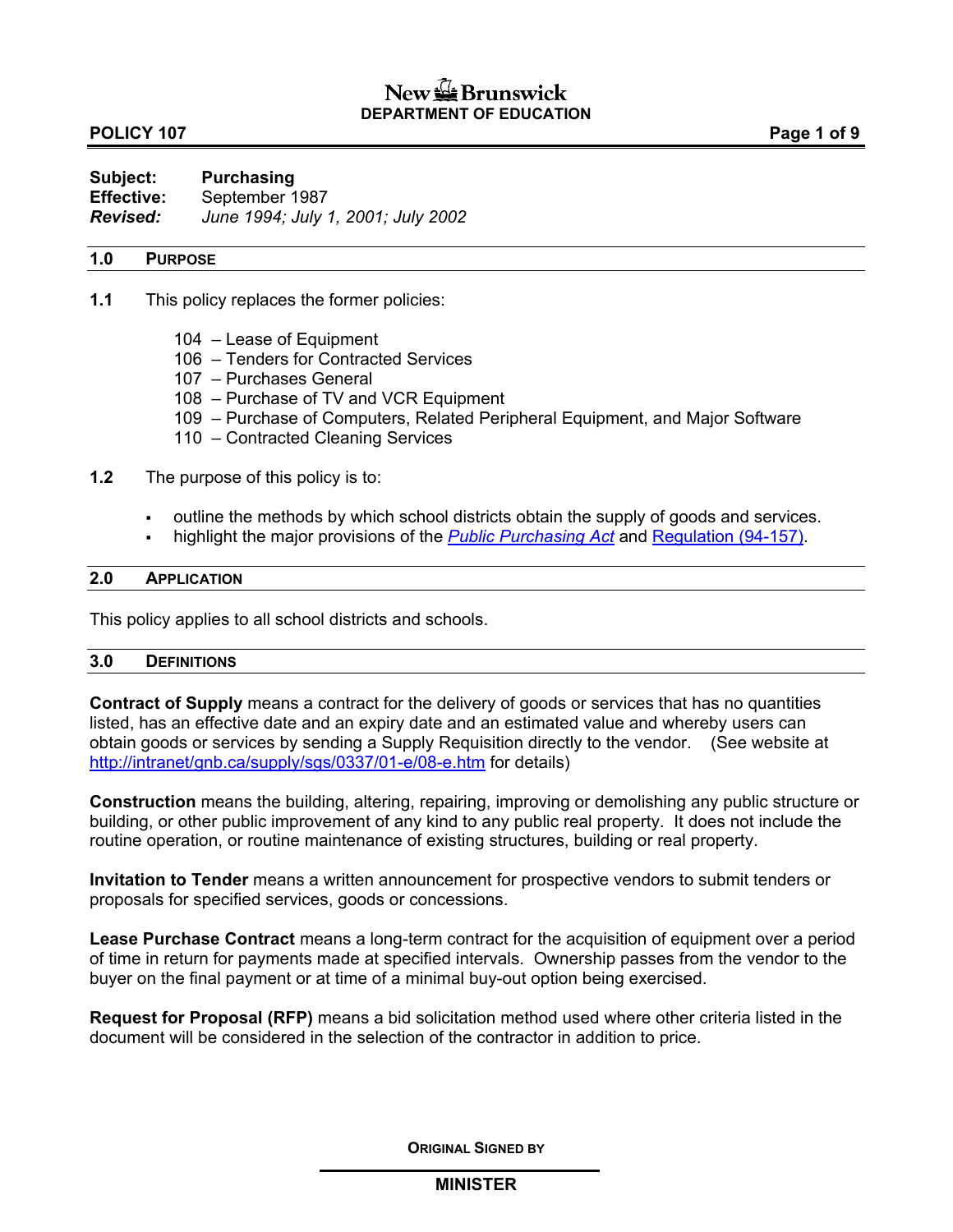# **POLICY 107** POLICY 107

**Standing Offer Contract** means a long term contract for the delivery of goods or services that has no quantities listed, has an effective date and an expiry date, an estimated value; and whereby users must submit a supply requisition to Central Purchasing for processing. Standing offers are differentiated from contracts of supply for the following reasons:

- The vendor has a condition whereas they deal only with the Department of Supply and Services
- Central Purchasing may be participating in a procurement with another government funded body or agency
- The technical details on the order must use very specific language
- Central Purchasing needs to monitor the orders processed because of sensitivity, complexity, or in order to gather statistics as to volume, trends, etc. (See website at [http://intranet/gnb.ca/supply/sgs/0337/01-e/08-e.htm](http://intranet/supply/sgs/0337/01-e/08-e.htm) for details)

**Violation** means the procurement or authorization of the procurement of services or goods that was not processed according to the *[Public Purchasing Act](http://www.gnb.ca/justice/asrlste.htm)* and [Regulation \(94-157\).](http://www.gnb.ca/justice/asrlste.htm)

## **4.0 LEGAL AUTHORITY**

**4.1** *[Education Act](http://www.gnb.ca/justice/asrlste.htm)* section:

50.1 Unless otherwise specifically provided for in this or any other Act of the Legislature or in any regulation under this or any other Act of the Legislature, a District Education Council is subject to those provisions of the *[Financial Administration Act](http://www.gnb.ca/justice/asrlste.htm)*, the *[Public Purchasing Act](http://www.gnb.ca/justice/asrlste.htm)*, the *[Crown Construction Contracts Act](http://www.gnb.ca/justice/asrlste.htm)* and the regulations under those Acts that apply to the Department of Education, and those provisions apply to a District Education Council with the necessary modifications.

**4.2** *[Education Act](http://www.gnb.ca/justice/asrlste.htm)*, section:

40.1(3) The Minister may require that such information systems and data standards are specified by the Minister be used in schools and school districts if, in the opinion of the Minister, such are required to facilitate information sharing, data transfer, technical support and reporting requirements.

## **4.3** *[Crown Construction Contracts Act](http://www.gnb.ca/justice/asrlste.htm)* and *[Regulation 82-109](http://www.gnb.ca/justice/asrlste.htm)***.**

### **5.0 GOALS / PRINCIPLES**

The goals of this policy are to ensure that:

- vendors have an equal opportunity to obtain business contracts with school districts;
- school districts obtain the best value in regards to price and quality for goods and services;
- items obtained are of sufficient quality and durability; and
- Information technology infrastructure and common management applications comply with government standards and technology strategies supported by the Department of Education.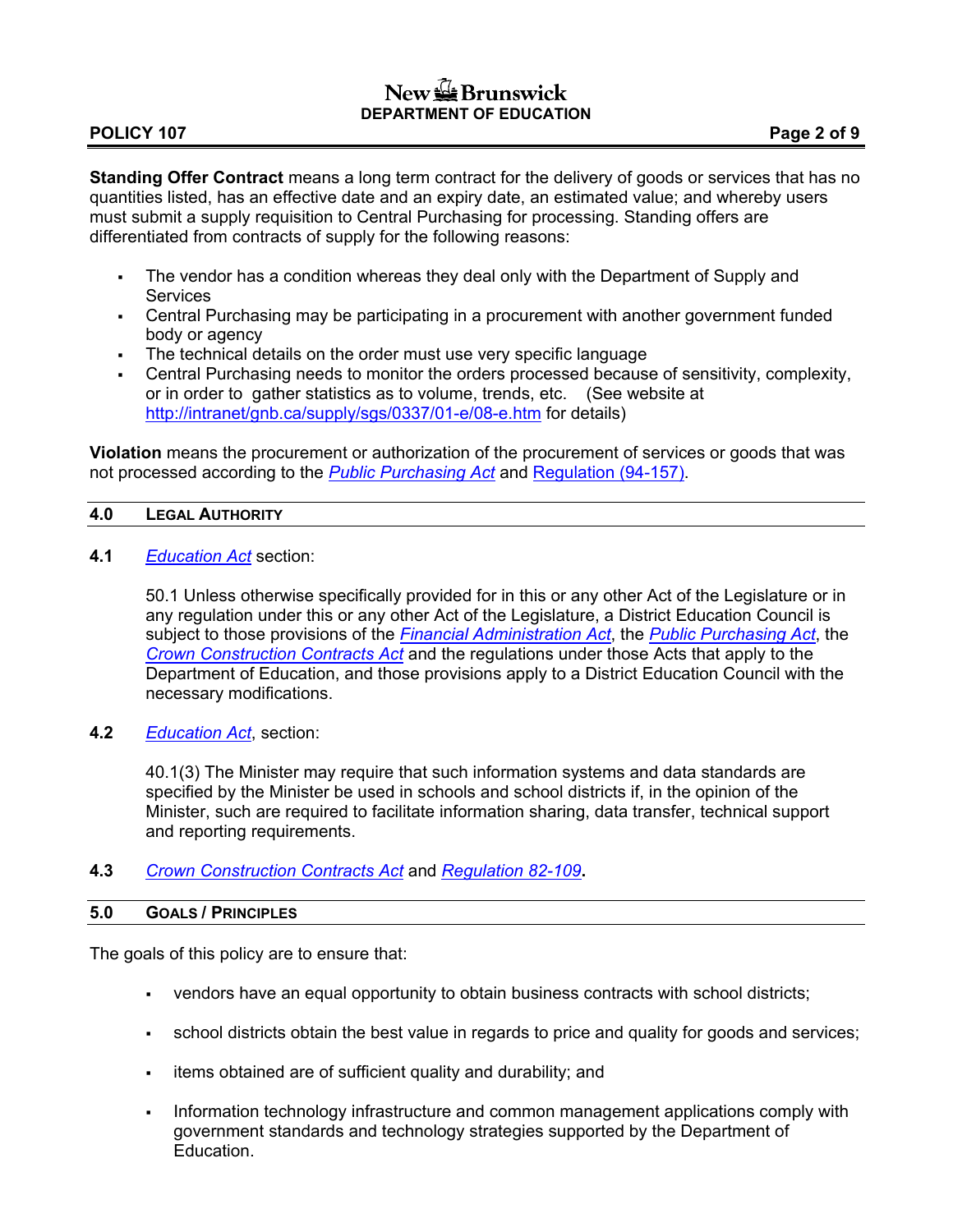### **POLICY 107** POLICY 107

#### **6.0 REQUIREMENTS / STANDARDS**

In order to comply with the *[Public Purchasing Act](http://www.gnb.ca/justice/asrlste.htm)*, *[General Regulation 94-157](http://www.gnb.ca/justice/asrlste.htm)*, and purchasing directives in the [Province's Administration Manual](http://intranet.gnb.ca/intellinet/adminman/), school districts are to adhere to the following:

# **6.1 Delegating the Authority to Approve**

- **6.1.1** School districts must ensure that the process for delegating signing authorities for budget spending, payment of expenditures, and the release of cheques is established and documented in a manner consistent with [AD-6402 – Approval of Payments.](http://intranet.gnb.ca/intellinet/adminman/)
- **6.1.2** School district "Authority Delegation Approval" forms must be approved by the superintendent and submitted to the Department of Education.

#### **6.2 Responsibility of Employees**

An employee who intentionally purchases or intentionally authorizes the purchase or goods or services contrary to the *[Public Purchasing Act](http://www.gnb.ca/justice/asrlste.htm) and [General Regulation 94-157](http://www.gnb.ca/justice/asrlste.htm)* is considered to have committed an unlawful act and may be subject to suspension or dismissal by the Superintendent.

#### **6.3 Obtaining Supplies**

**6.3.1** Methods of Obtaining Supplies

School district offices and schools will obtain supplies by using provincially approved purchasing methods, (ie. Petty Cash, Local Purchase Order, Supply Requisition), containing all pertinent information.

- **6.3.1.1** Purchases up to \$75 must be made from Petty Cash if available.
- **6.3.2** Obtaining Supplies up to \$1500
	- **6.3.2.1** School districts are to use the Province's Local Purchase Order (LPO) to obtain supplies directly from the vendor when the required supplies cost up to \$1500 (excluding taxes and freight).
	- **6.3.2.2** School districts are **not** to use an LPO to obtain the following:
		- a supply of similar items with unit prices less than \$1500, where the total cost exceeds \$1500
		- a set of related or interdependent items with component prices less than \$1500 where the total cost is in excess of \$1500
		- an item costing over \$1500 with more than one LPO
		- services, construction, printing, photocopying, lease, or rentals.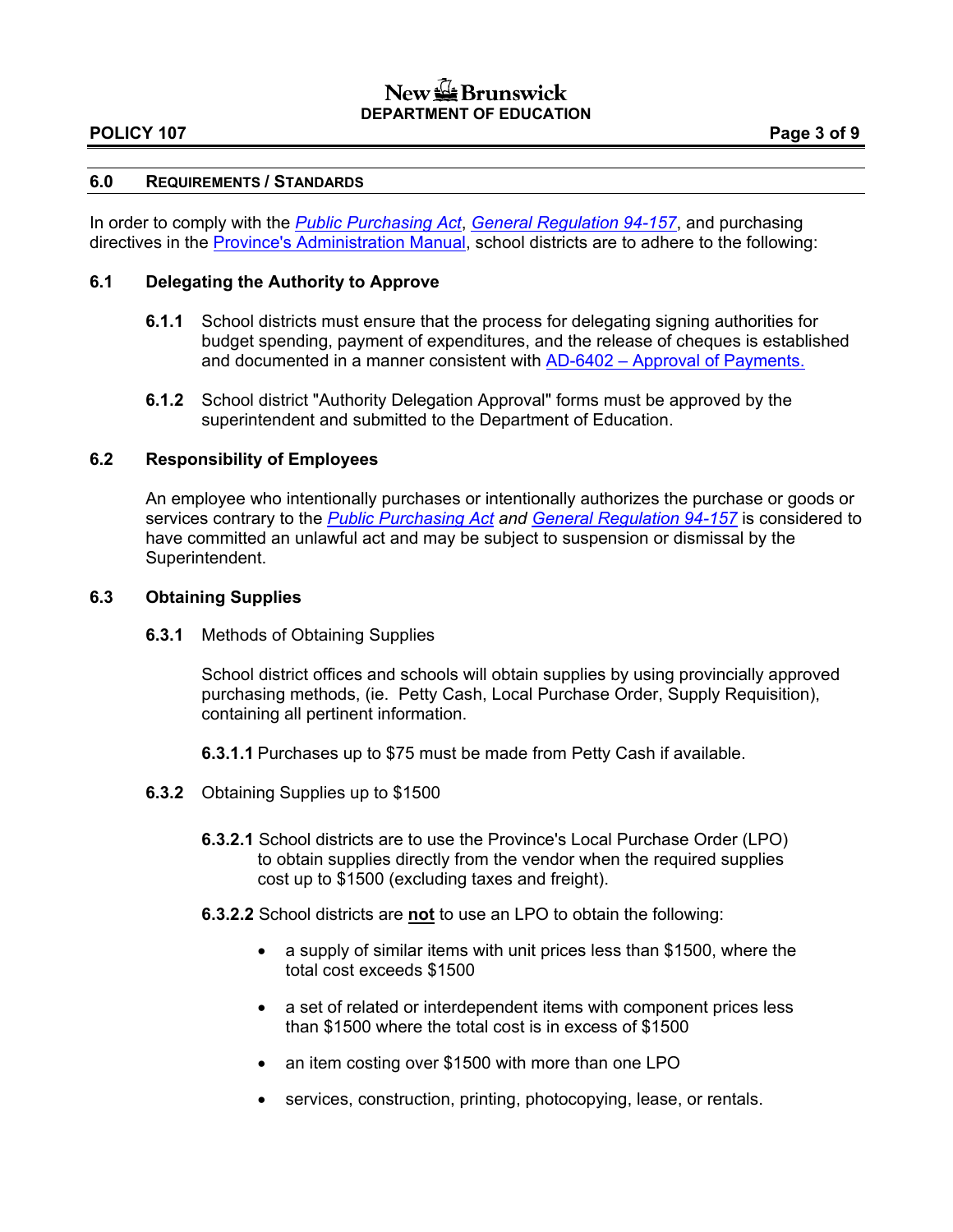## **6.3.3** Obtaining Supplies Over \$1500 (Excluding Taxes and Freight)

**6.3.3.1** Direct From Vendor

School districts are to send a supply requisition directly to the vendor when purchasing goods from a Contract of Supply and when purchasing from other provincial departments and agencies (i.e., printing services, Queen's Printer, Central Stores catalogue). See <http://www.gnb.ca/0380/>for contracts of supply.

**6.3.3.2** Through Central Purchasing Branch

School districts are to send a supply requisition to the Central Purchasing Branch of the Department of Supply and Services for the purchase of supplies through the following methods:

- Standing Offer contracts (see http://www.gnb.ca/0380/ for contracts)
- Request for Proposal (RFP), Invitation to Tender, and Exemptions from the tendering process (see section 6.5 of this policy)
- Lease or Lease Purchase (see section 6.3.6 of this policy)
- **6.3.4** Information Technology Infrastructure
	- **6.3.4.1** In order to ensure that school districts conform with information technology standards as outlined in **Policy 802**, school districts must consult with and forward all supply requisitions to their Information Systems section for approval.
	- **6.3.4.2** Where the Province has established contracts with vendors for computers, hardware, software, communication, and other infrastructure; and where these contracts meet the specifications of the school district, the school district must purchase that item from the contract of supply or standing offer contract. (See the Microcomputer Buyer's Guide, professional services and related contracts at <http://www.gnb.ca/nosearch/0382/>.)
	- **6.3.4.3** For items that are not covered by a contract or where the specifications of the contracted items do not meet school district requirements, school districts will follow the purchasing requirements as outlined in this policy.
- **6.3.5** Lease or Lease Purchase
	- **6.3.5.1** For the lease or lease-purchase of vehicles, schools districts must comply with the Province's administrative directive [AD-1702](http://intranet.gnb.ca/intellinet/adminman/) Vehicle Policy.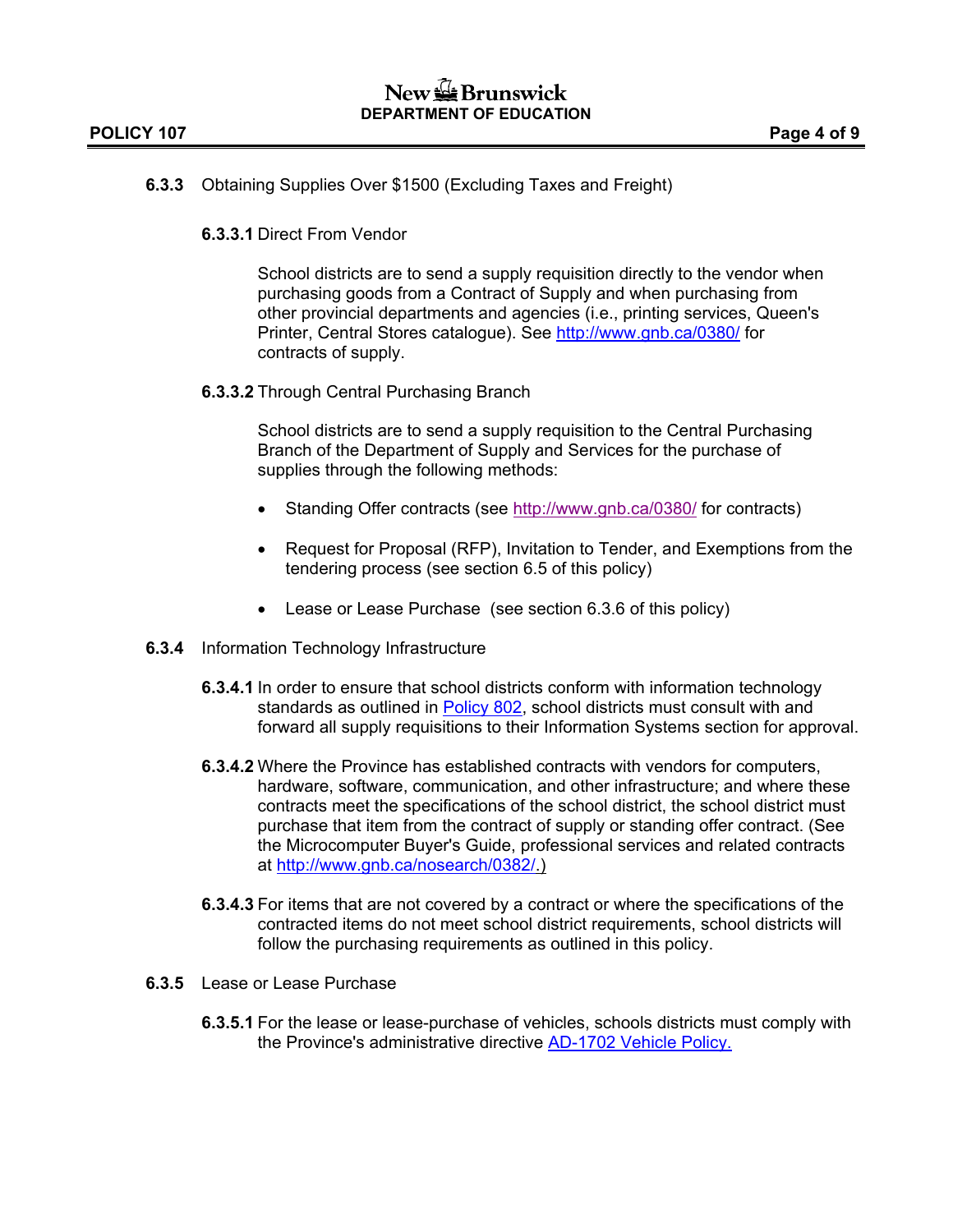- **6.3.5.2** Prior to entering into equipment lease contracts, schools districts must comply with the requirements of section 6.2.1.5 of [Policy](101A.pdf) 101. This section requires the following:
	- compliance with provincial administrative directives [6701](http://intranet.gnb.ca/intellinet/adminman/) and [6203](http://intranet.gnb.ca/intellinet/adminman/) regarding present value analysis and classification of a lease as either capital or operating; and
	- prior approval from the Assistant Deputy Minister of Finance and Administration before entering into lease initiatives with major financial implications. See [Policy 101](101A.pdf) for details.
- **6.3.5.3** Leasing initiatives approved by Assistant Deputy Minister of Finance and Administration are to be acquired with a Supply Requisition submitted to Central Purchasing Branch for the most appropriate method of acquisition. (I.e. existing contract or tendering)

### **6.4 Obtaining Services**

- **6.4.1** Services up to \$10,000 per Project (Including Taxes)
	- **6.4.1.1** For purchase of services up to \$10,000, school districts are not required to send the supply requisition to the Central Purchasing Branch for tendering. Where possible, all services purchased must be obtained through a competitive process.
	- **6.4.1.2** School districts are required to have a written agreement/contract between the school district and the service provider. This written agreement/contract must provide a description of the services to be provided, start date, end date, and firm price of the service. The agreement /contract must be signed by both parties.
	- **6.4.1.3** For the purchase of maintenance or minor repairs to buildings, see section 6.4.3 of this policy.
- **6.4.2** Services Over \$10,000 per Project (Including Taxes)
	- **6.4.2.1** Services with an estimated value exceeding \$10,000 must be obtained by school districts with a supply requisition submitted to the Central Purchasing Branch for the most appropriate method of acquisition; i.e. existing contract or tendering.
	- **6.4.2.2** School districts must submit with the requisition, a proposal containing a clear description of the services to be provided, start date, end date, and any other information that will be required for the tendering or acquisition process.
	- **6.4.2.3** When tendering, school districts must submit the supply requisition at least three months in advance of the required commencement date of the contract.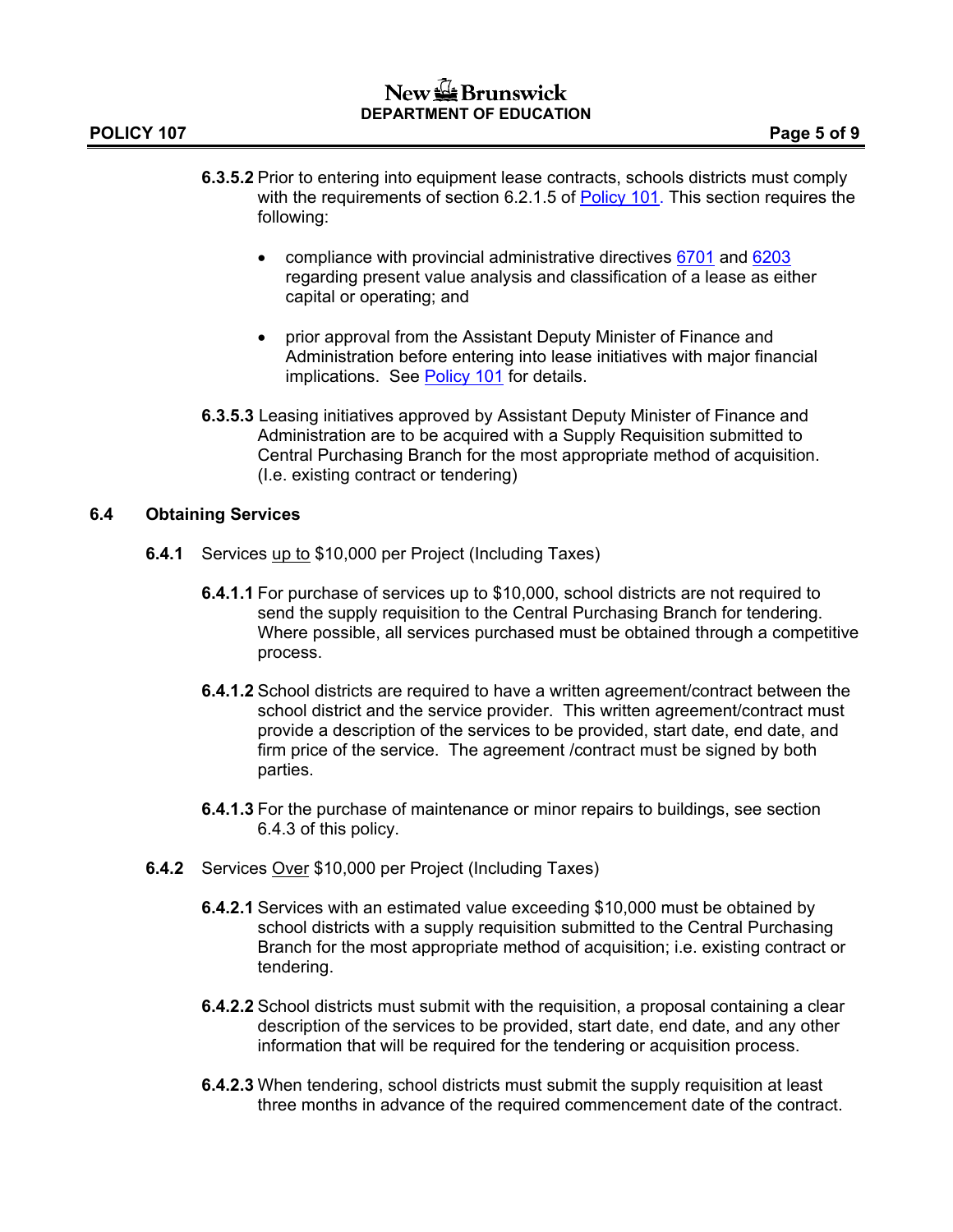- **6.4.2.4** The Department of Supply and Services, in conjunction with school districts shall accept the lowest bid or highest scoring proposal where price is not the main criteria, unless there are strong and valid extenuating circumstances to do otherwise.
- **6.4.2.5** The school district must prepare a formal written contract to be executed between the successful bidder and the school district.
- **6.4.3** Construction
	- **6.4.3.1** School districts must follow the *[Crown Construction Contracts Act](http://www.gnb.ca/justice/asrlste.htm)* and *[Regulation 82-109](http://www.gnb.ca/justice/asrlste.htm)* when repairs or alterations are required to lands or structures owned by the Crown.
	- **6.4.3.2** For construction with an estimated cost up to \$10,000, school districts must obtain a written quotation from at least one contractor and must complete a short form contract (which is available from Central Stores).
	- **6.4.3.3** For construction with an estimated cost from \$10,001 to \$40,000, schools districts must invite tenders from a minimum of three contractors. School districts must complete a short form contract with the contractor awarded the tender.
	- **6.4.3.4** For construction with an estimated cost over \$40,000, school districts must consult with the Director of Educational Facilities at the Department of Education to arrange for a public invitation to tender.
- **6.4.4** Other Specific Services

School districts are to refer to the following policies for detailed information:

- [Policy 126](126A.pdf)  The provision of legal advice to school boards
- [Policy 501](501A.pdf) Acquisition and Disposal of School Buses

# **6.5 Tendering Exemptions**

**6.5.1** Special Exemptions for the Department Of Education

In accordance with section 30.1 and 35 of *[General Regulation 94-157](http://www.gnb.ca/justice/asrlste.htm)* under the *[Public](http://www.gnb.ca/justice/asrlste.htm)  [Purchasing Act](http://www.gnb.ca/justice/asrlste.htm)*, school districts are exempt from tendering for:

**6.5.1.1** Goods with an Estimated Cost of up to \$25,000

- school textbooks and textbook materials
- instructional films for the Audio-Visual Branch
- microcomputer software designed for educational purposes only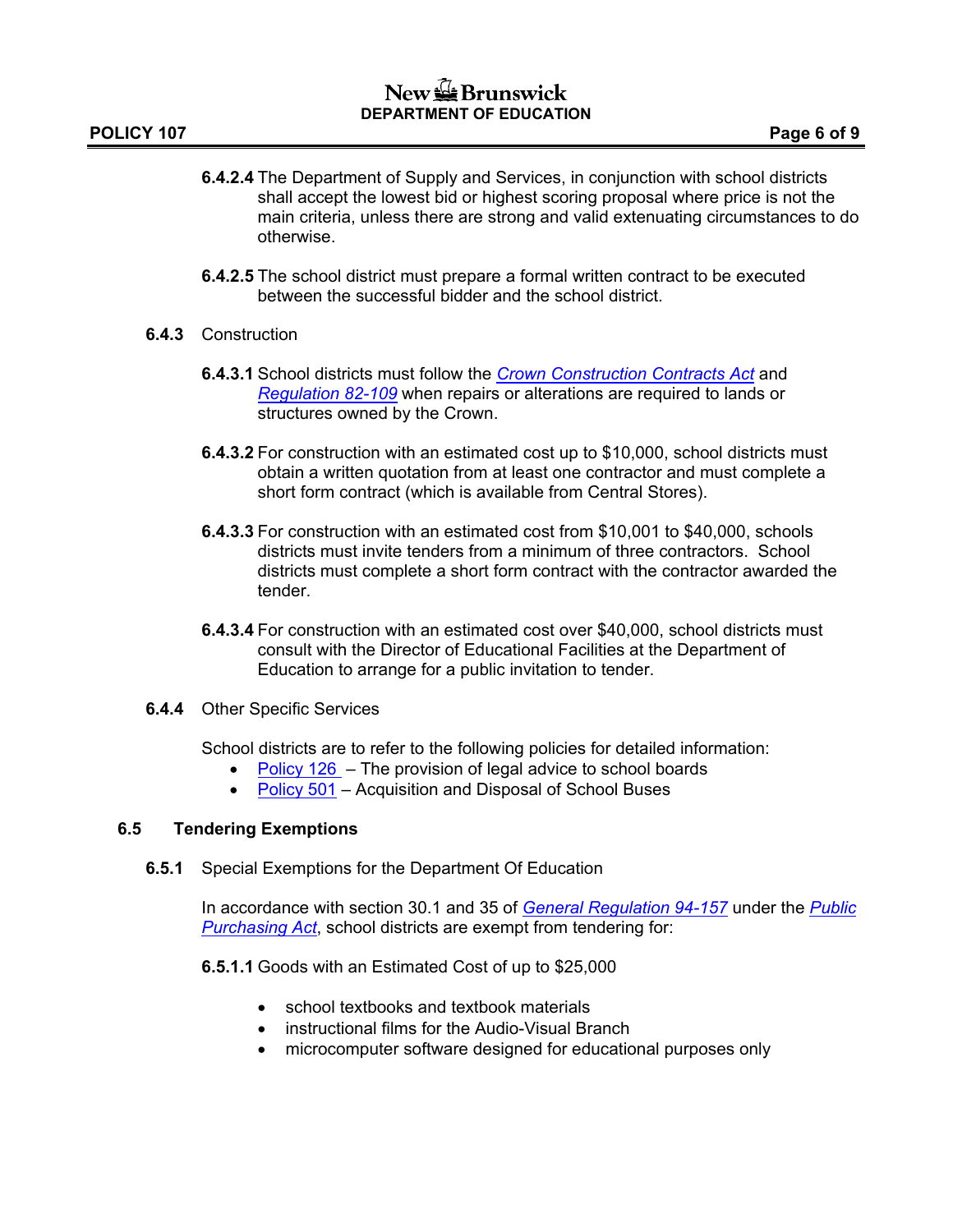- supplies for schools and school district offices, where the estimated cost, excluding shipping, taxes, duties or other incidental costs, does not exceed one thousand five hundred dollars per transaction
- parts and supplies to be used in the repair and overhauling of equipment which is charged back to the owner of the equipment but not including tools or items to be placed in stock
- **6.5.1.2** Services with an Estimated Cost Between \$10,001 and \$50,000
	- Student conveyance services (see [Policy 501](501A.pdf)  Acquisition and Disposal of School Buses).
- **6.5.2** Other Purchases Exempted from the Normal Tendering Process
	- **6.5.2.1** School districts must seek prior approval from Department of Supply and Services for an exemption from the normal tendering process for goods and services not specifically exempted for the Department of Education, as described in section 6.5.1 of this policy. (I.e. goods and services purchased from a single source)
	- **6.5.2.2** School districts must submit to the Department of Supply and Services, along with the supply requisition, a letter or memo signed by the Superintendent or delegate explaining the reasons the tendering exemption is being requested.
	- **6.5.2.3** In accordance with section 5 of the *[Public Purchasing Act](http://www.gnb.ca/justice/asrlste.htm)*, school districts are held accountable for purchasing violations and must submit to the Minister of Supply and Services, a letter signed by the Superintendent or delegate explaining the reasons for the violation and requesting permission to allow vendor payment.

#### **7.0 GUIDELINES / RECOMMENDATIONS**

- **7.1** School districts should consult with the Central Purchasing Branch for the most appropriate method of acquiring goods or service. For many goods or services, existing contracts or standing offers may already be in place, or the service may be exempted. Central Purchasing Branch may also be able to provide advice or sample material to assist the school district in drafting proposal documents, contracts, etc.
- **7.2** School districts are encouraged to obtain competitive quotes for goods and services that are exempt from the tendering process, (e.g. supplies up to \$1,500 on an LPO, services up to \$10,000, etc).

#### **8.0 DISTRICT EDUCATION COUNCIL POLICY-MAKING**

School districts may adopt more restrictive policies and procedures.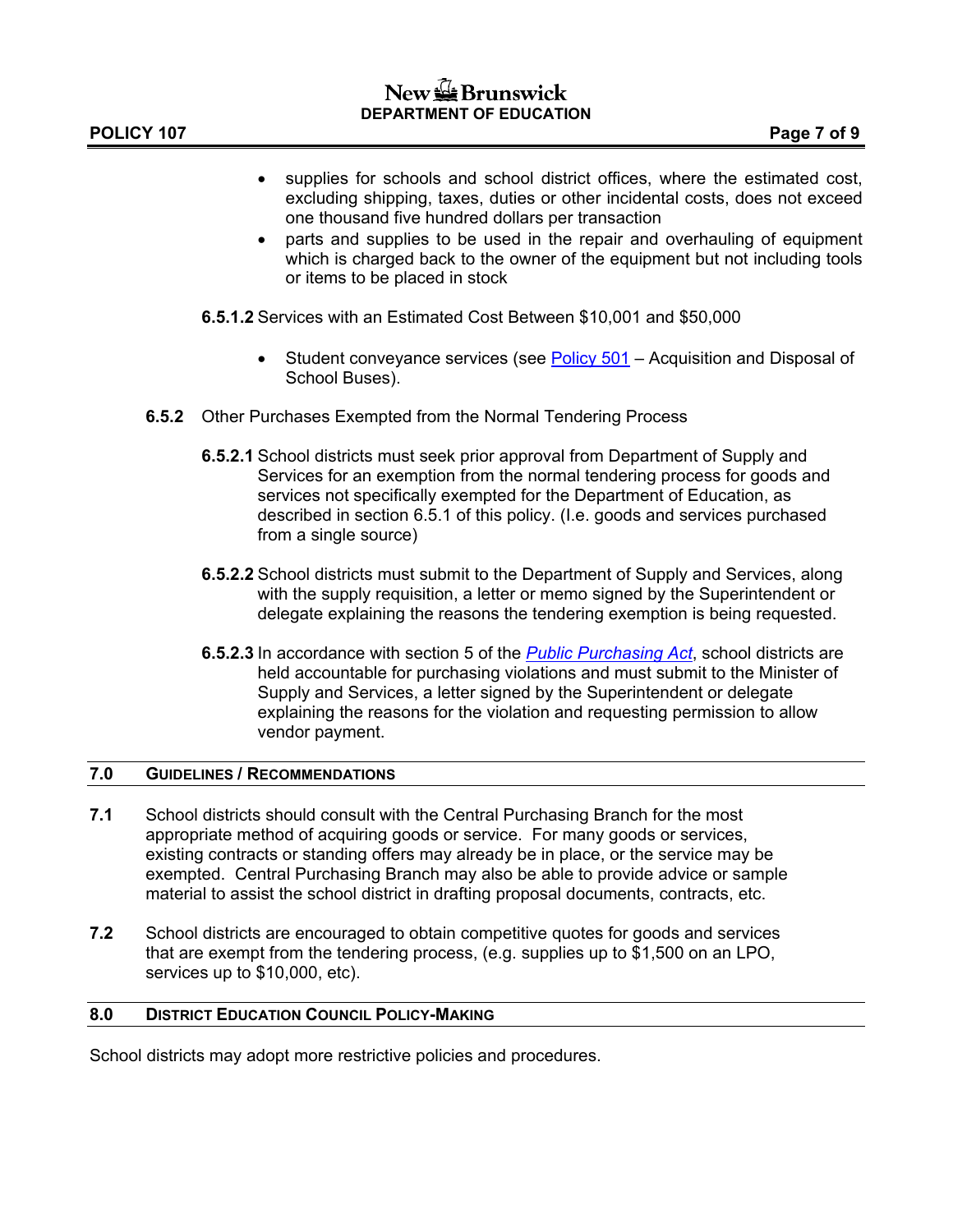#### **POLICY 107** POLICY 107

#### **9.0 REFERENCES**

#### **9.1 Related Provincial Administrative Manual Policies**

- $AD-1501$  Printing and Photocopying
- $AD-1701$  General Purchasing
- [AD-1702](http://intranet.gnb.ca/intellinet/adminman/) Vehicle Policy
- $AD-1703$  Office Equipment Policy
- [AD-1704](http://intranet.gnb.ca/intellinet/adminman/) Office Furniture Policy
- $AD-1706$  Acquisition of Services
- [AD-1707](http://intranet.gnb.ca/intellinet/adminman/) Tender Advertisements
- [AD-7103](http://intranet.gnb.ca/intellinet/adminman/)  Strategic Information Planning Guide
- [AD-7104](http://intranet.gnb.ca/intellinet/adminman/) Information Technology Standards

### **9.2 Related Departmental Policies**

- [101](101A.pdf) Financial Responsibilities of School Districts
- [126](126A.pdf) The Provision of Legal Services to School Districts
- [127](127AP.pdf) Food Services
- [404](404A.pdf) Modular Classroom Units (Portable)
- [501](501A.pdf) Acquisition and Disposal of School Buses
- $502$  Disposal of School Vehicles
- [802](802AP.pdf) Information Technology and Data Standards

#### **9.3 Related Procedures**

Department of Education Cleaning Contract Procedures. For a copy of this procedure please refer to the School District's Accounting Manual or contact District Financial Services (Anglophone), (506) 453-6533.

#### **10.0 CONTACTS FOR MORE INFORMATION**

Department of Education – District Financial Services (Anglophone) (506) 453-6533

For information regarding the *[Public Purchasing Act](http://www.gov.nb.ca/justice/asrlste.htm)*, [Regulation](http://www.gov.nb.ca/justice/asrlste.htm), and purchasing policy directives, contact Central Purchasing (506) 453-2245

Visit the Province's internet site at<http://www.gnb.ca/>for links to government departments and services, including the [N.B. Acts and Regulations](http://www.gnb.ca/justice/asrlste.htm) under the Department of Justice.